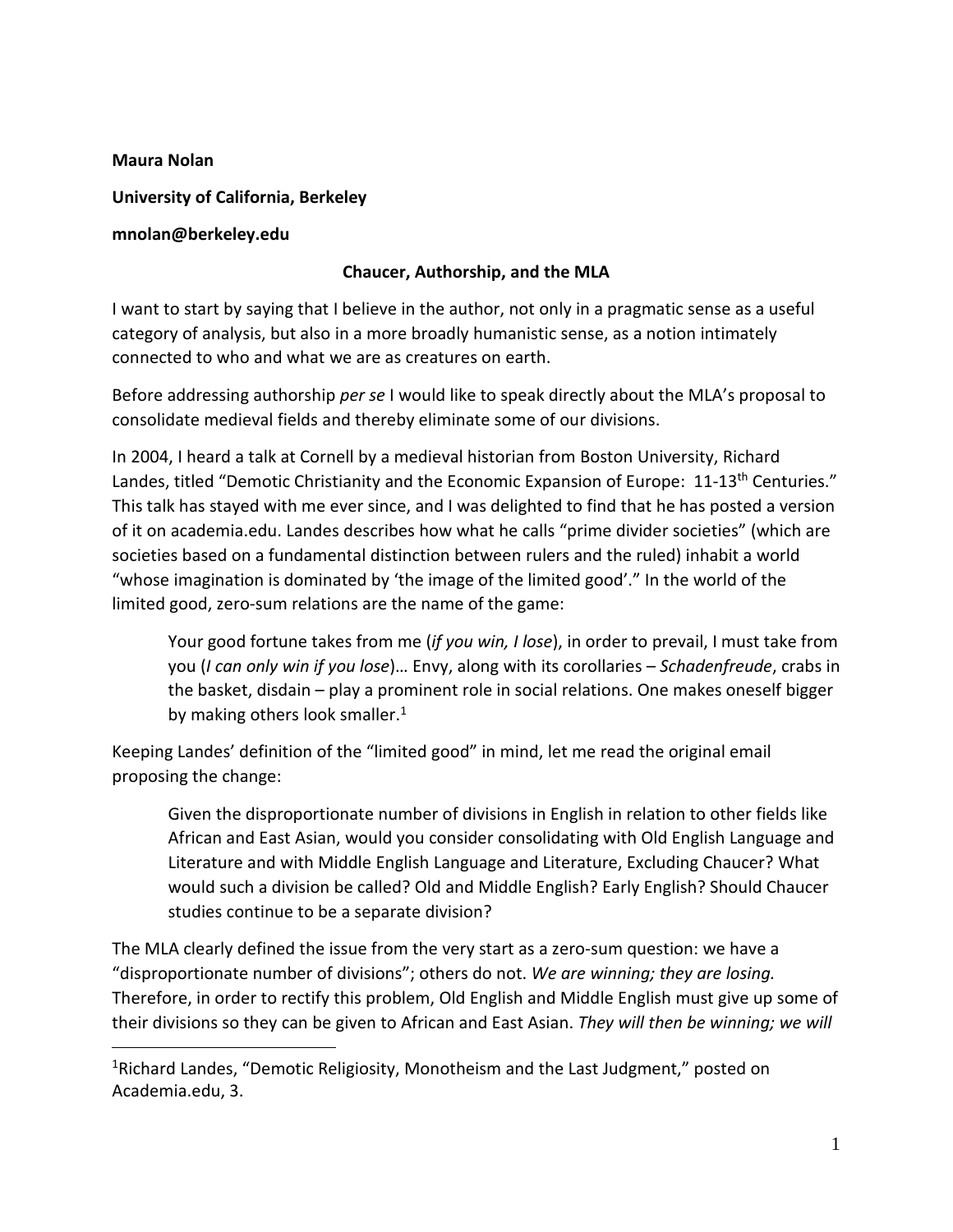*then be losing.* I think the obvious question to ask the MLA is: why must the problem be understood in this way? Why was Medieval set over and against African/East Asian? Why can't we understand the MLA in terms of what Landes calls "positive-sum ethics," or win-win interactions? I fail to see what resources are in such short supply that we must fight over them. If we want to expand, why do we have to subtract? Have more sessions at the MLA; have more attendees; have a larger Delegate Assembly; occupy more hotel rooms; produce more writing, more scholarship, more thinking. Aren't these all good things? Why does it require getting rid of medievalists? If there are enough attendees at a given MLA to fully populate the medieval or African or East Asian sessions, there seems to me to be ample evidence that those sessions belong in the conference.

Thinking about zero-sum relations led me to see Foucault's "What Is an Author?" – which I inevitably reread in preparation for this roundtable – in a new light. I began to wonder if both authorship itself and debates about authorship might be understood in terms of winning and losing, which imply a strongly oppositional relationship between self and other--*I win, you lose.* The idea that authorship is about winning is a familiar one. In its simplest form, the author wins because when she is speaking, everyone else must be silent. Authors control the words on the page; readers consume the words on the page. Going back to Landes' concept of a "prime divider" society for a moment, across the centuries, author-reader is one of those primary divisions that separates the haves from the have-nots, elites from commons. In our own profession, we base job security on the publication of a book--on crossing the line between readers and authors.

I have just sketched a rather miserable picture of authorship. But look what happens when we examine Foucault's critique, which purports to be offering an alternative. At the end of "What Is an Author?", having thoroughly rejected the author-as-subject, he plays with zero-sum logic in a curious turn:

Is it not possible to reexamine, as a legitimate extension of this kind of analysis, the **privileges** of the subject? Clearly, in undertaking an internal and architectonic analysis of a work (whether it be a literary text, philosophical system, or scientific work), and in delimiting psychological and biographical references , **suspicions** arise concerning the absolute nature and creative role of the subject. But the subject should not be entirely **abandoned**. It should be reconsidered, not to restore the theme of an originating subject, but to **seize** its functions, its intervention in discourse, and its system of dependencies. ...In short, the subject must be **stripped** of its creative role and analyzed as a complex and variable function of discourse.<sup>2</sup>

 $\overline{a}$ 

<sup>2</sup> Foucault, Michel, "What Is an Author?" in *Language, Counter-Memory, Practice: Selected Essays and Interviews by Michel Foucault*, ed. Donald Bouchard (Ithaca: Cornell University Press, 1980), 113-38, 137.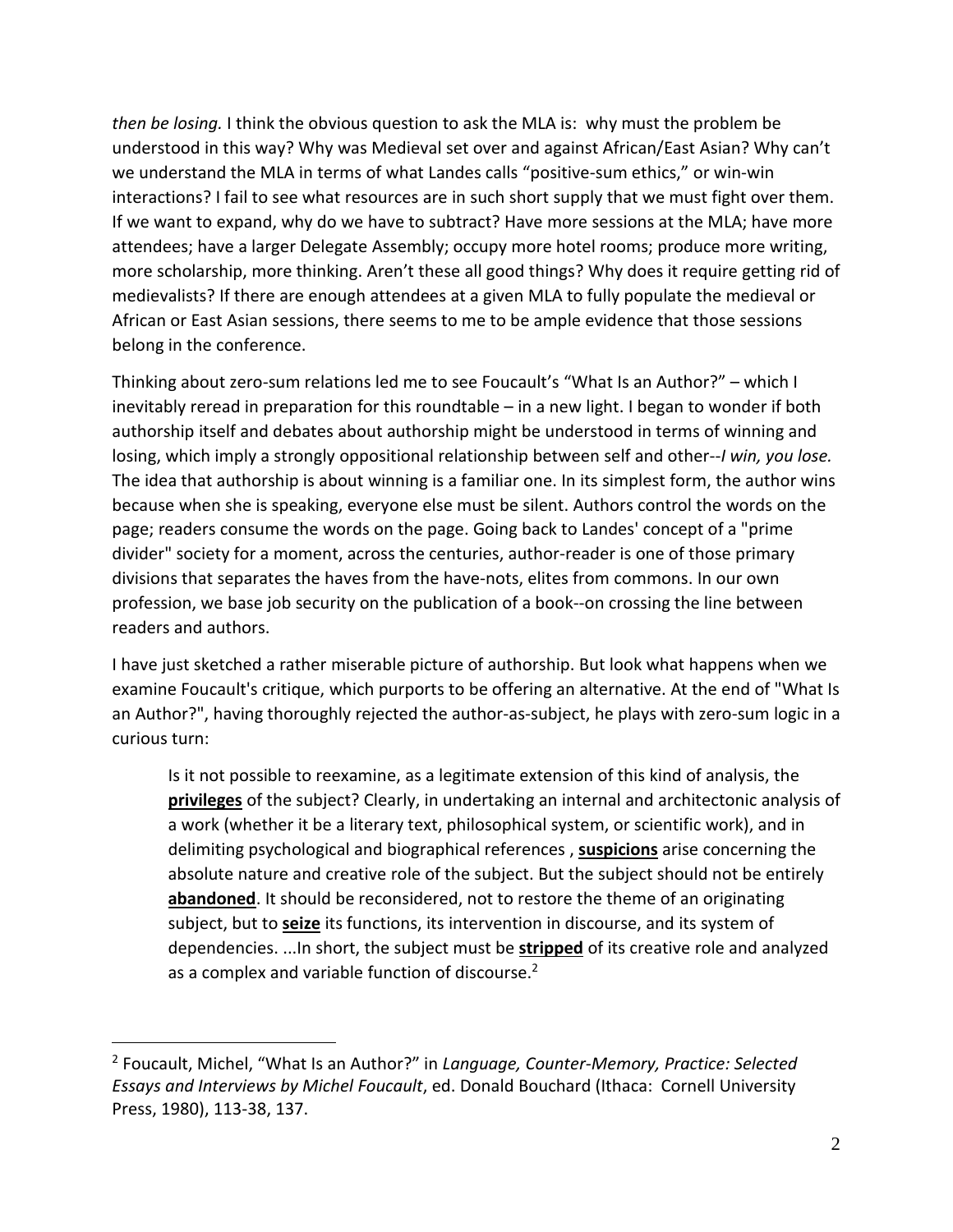It would be fair neither to Foucault nor to all of you to parse this paragraph in the few minutes we have available. But we do have time to observe two things of interest happening in it. First, its rhetoric is distinctive. It is melodramatic, for one thing; we start with "privilege," but before we know it, "suspicion" has arisen; "abandonment" rears its ugly head; the subject's functions are "seized"; and finally, the wave of melodrama crests, the debasement is complete, the subject is "stripped of its creative role." Now, normally this kind of rhetoric is designed to generate sympathy for the subject. But Foucault is not creating sympathy. He is creating a zerosum discursive environment in which the author-as-subject is the loser *on all levels*--analytic, philosophical, and especially affective. I have time for only one example of how he accomplishes this sleight of hand, this transformation of the subject from winner into loser. The first sentence of the passage reads: "Is it not possible to reexamine, as a legitimate extension of this kind of analysis, the **privileges** of the subject?"

As a question, this sentence seems to invite the reader to participate in Foucault's process of thought as an equal. No author-reader divide here. Further, the sentence sets up two crucial words in opposition: "legitimate" and "privileges." Note what lies on either side of the opposition. It is the current analysis, being undertaken by Foucault (and his friend and equal, the reader) that is "legitimate." But it is the author-subject who is "privileged." And herein lies the kernel of the critique--the same critique I outlined so crudely a few minutes ago. Privilege means that the author-subject speaks and the other is silent; *I win, you lose***.** Foucault's question delegitimizes this model both formally--by reaching out to the reader as an equal and seeming to say "*let's win together"-*-and rhetorically, by labeling the model "privilege " and opposing it to legitimacy.

The problem that is staring us in the face, though, through all of these careful rhetorical machinations,is that however melodramatically Foucault banishes the author-subject, however analytically airtight is his argument for the author-function, "What Is an Author?" is saturated from start to finish with the authorial presence of Foucault himself. Foucault speaks; we listen. And this is in general a problem with all of the writers that he cites who are "erasing the author"; even as their hands are doing the erasing, their feet are busily leaving authorial footprints that are utterly distinctive and unmistakable.

What does this then tell us about the need for a Chaucer division? Or, put more abstractly, the need to retain authors qua authors? For one thing, authors are necessary because they are dangerous. Zero-sum thinking is so much the essence of a certain kind of authorship --I speak, you are silent, I win, you lose--that even challenges to the author participate in it, as we have seen in the case of Foucault. An alertness to zero-sum logic is always a good thing; rereading the email from the MLA and its rhetoric of the limited good, I was surprised by its not quite covert manipulation. I shouldn't have been. As medievalists, we have a particular perspective on authors and authorship--one might say a prior perspective, in that much of what Foucault was rejecting was just beginning to be built during our period. That is why the zero-sum logic of the MLA email is so deeply wrong. If there are, for example, emergent literatures in English in